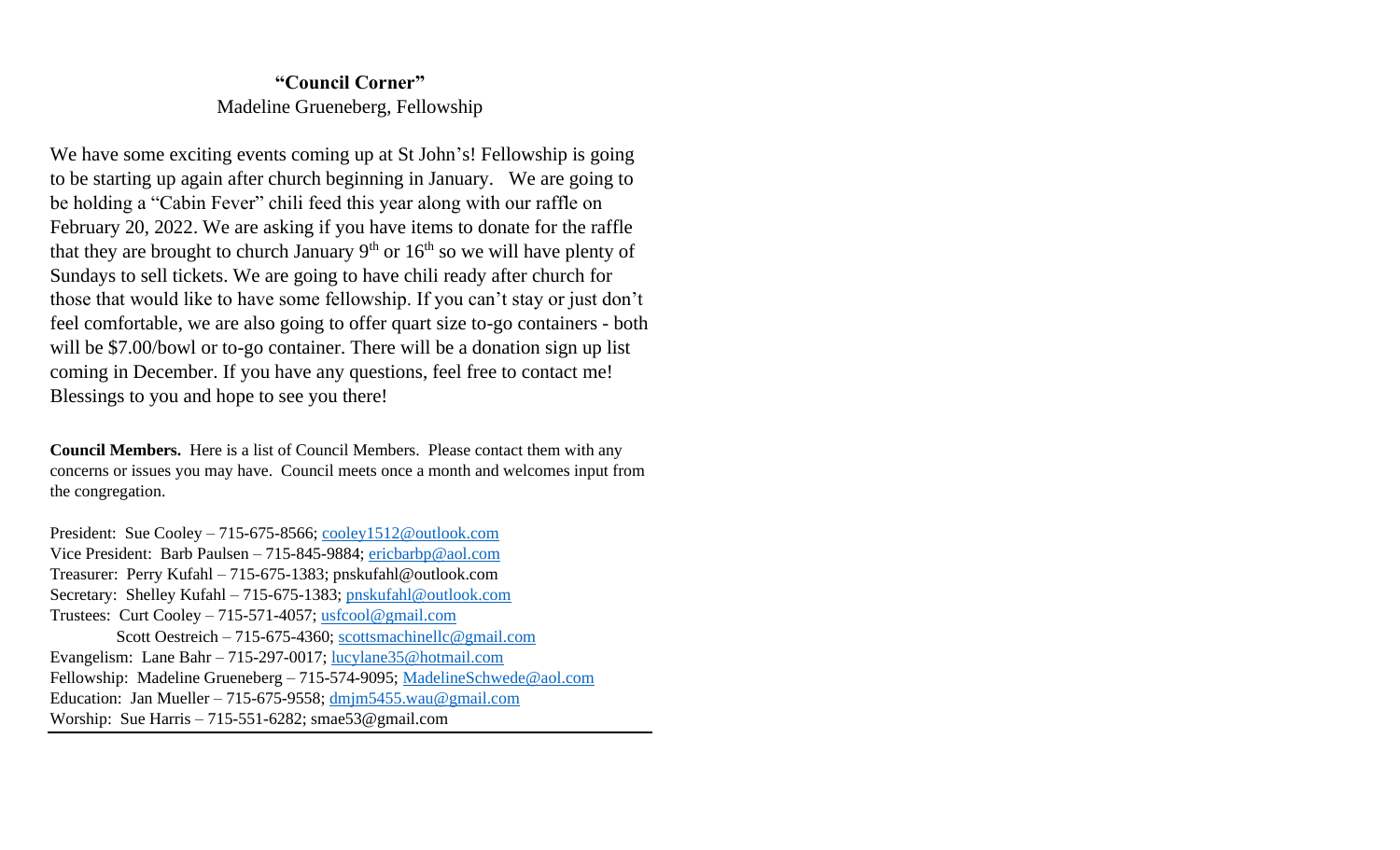**Homebound Parishioners.** The following parishioners are no longer able to consistently attend worship services. I visit them to remind them that they are loved by God and loved by their community of faith, St. John. Sometimes it is helpful to hear those reminders from someone in addition to me.

| Harriet Wanner      | Carol Fitzke                     | <b>Harley Goetsch</b>    |
|---------------------|----------------------------------|--------------------------|
| 3107 Westhill Drive | 237227 N. 120 <sup>th</sup> Ave. | Rennes Health/Rehab Ctr. |
| Wausau, WI 54401    | Wausau, WI 54401                 | 4810 Barbican Avenue     |
|                     |                                  | Weston, WI 54476         |
| Florian Kolbe       | Don & Carol Prochnow             | Laurie Prochnow          |
| 540 E. Thomas St.   | 235775 N. 80 <sup>th</sup> Ave.  | 4602 Barbican Ave.       |
| Apt. 108            | Wausau, WI 54401                 | Apt. 105                 |
| Wausau, WI 54403    |                                  | Weston, WI 54476         |
|                     |                                  |                          |

|                             | <b>Financial Report for October, 2021</b> |                          |              |  |
|-----------------------------|-------------------------------------------|--------------------------|--------------|--|
|                             | <b>October</b>                            | <b>Year-to-Date</b>      |              |  |
| <b>Income Received</b>      | \$9,093.87                                |                          | \$115,333.98 |  |
| <b>Expenses Paid</b>        | \$7,502.59                                |                          | \$100,032.68 |  |
| <b>Difference</b>           | \$1,591.28                                |                          | \$15,301.30  |  |
|                             |                                           |                          |              |  |
|                             |                                           | <b>Attendance Report</b> |              |  |
|                             |                                           | 2021                     | 2020         |  |
| Average Weekly/October      |                                           | 54                       | 84           |  |
| Average Weekly/Year-to-Date |                                           | 80                       | 102          |  |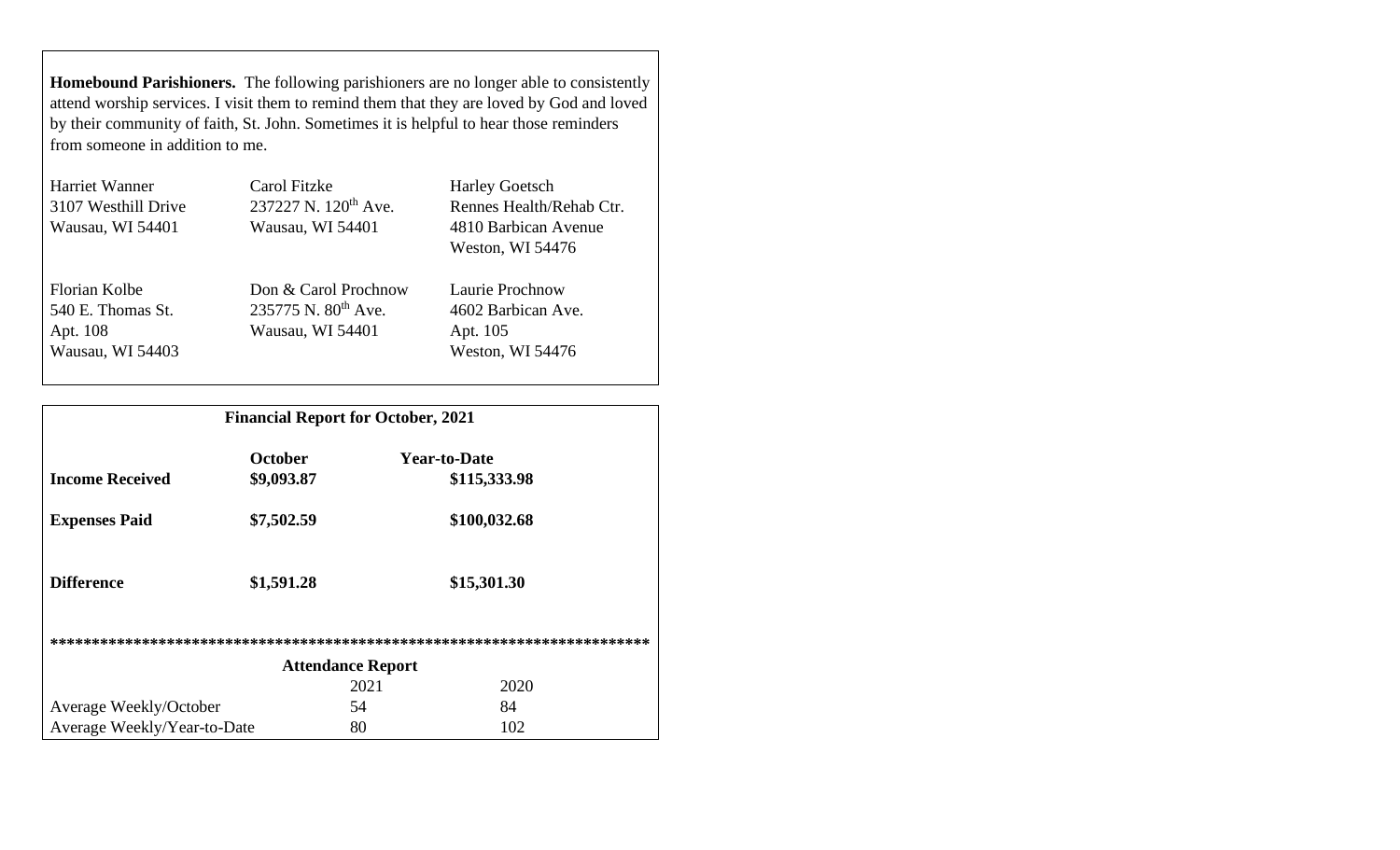*IMPORTANT DATES: Our Annual meeting will be held on Sunday, February 6, 2022, after the worship service. All reports to be included in the Annual report are due to the church office no later than 9:00 a.m. on Wednesday, January 5, 2022!* 

**Offerings.** All offerings you would like to be included in the 2021 financial records are **due by Thursday, December 30, 2021 at 9:00 a.m.!**

**Council Positions Available!** Our church council is looking for a new president, trustee, treasurer, evangelism chairperson and worship chairperson. If you are interested or want more information, please contact Barb Paulsen at 715-845-9884. It's a great way to have an impact on the future of our church!

# **Upcoming Sunday School Dates:**

**11/21** Sunday School 9:45 a.m. – 10:45 a.m. **11/28** NO Sunday School **12/5** Christmas Program Practice 9:45 a.m. – 10:45 a.m. 10:45 a.m. – 11:15 a.m. Making Christmas cards for our homebound and elderly parishioners **12/12** Christmas program Practice 9:45 a.m. – 10:45 a.m. **12/18** – SATURDAY – Christmas Program Practice 9:30 a.m. – 10:30 a.m. **12/19** Christmas Program – 10:00 a.m.

**2022 Offering Envelopes.** The offering envelopes for 2022 have arrived – they are in your mailboxes in the narthex. Please stop by and pick them up. Just a reminder – do not start using them until after January 1, 2022.

**Council Meeting Minutes.** Copies of the minutes from the most recently held Council meeting are by the mailboxes. Please feel free to pick up a copy. If more are needed, please contact the church office.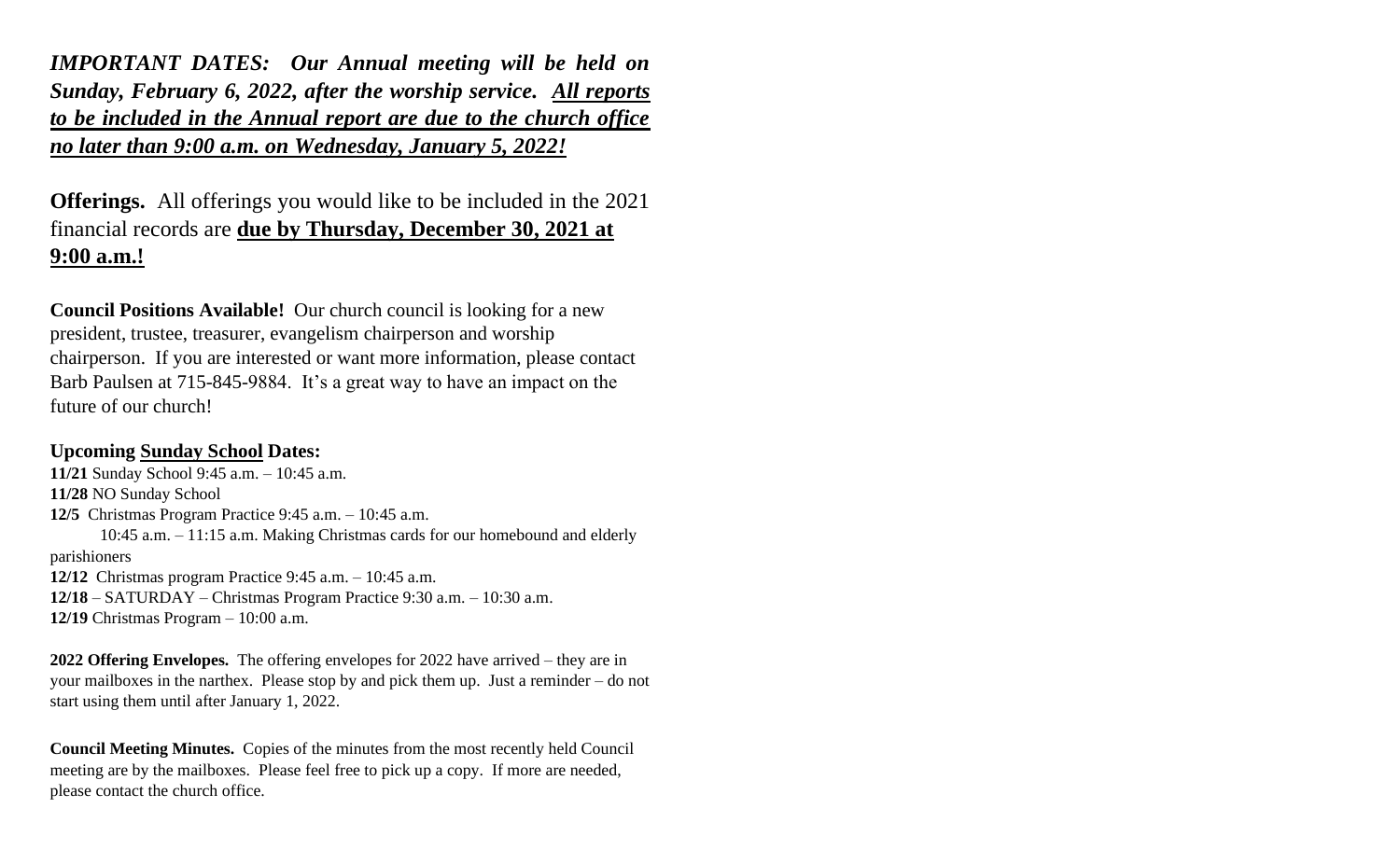**Thrivent Choice Dollars.** St. John receives funds through Thrivent Financial's Thrivent Choice program. By directing Choice Dollars, eligible Thrivent members can recommend which nonprofit organizations they feel should receive charitable funding from Thrivent. If you are an eligible member, please consider us when directing Choice Dollars. Call 800-847-4836.

#### **PRAYERS FOR ST. JOHN PARISHIONERS**

Often we are busy and sometimes need gentle reminders on how to make a difference in someone's life. At St. John we have quite a few shut ins and others who are in need of healing prayers. Please consider reaching out to them by perhaps sending a card, a phone call or even a visit. Many folks could use some encouraging words and know they are not forgotten. Mary should have a list of folks on the prayer list and our shut ins are listed in the newsletters. Thank You!!

# **PIE AUCTION**

A pie auction was held to raise money for the youth at Homme Home on November 21 following worship service. It was a great success as we raised over \$700.00! Thank you to everyone who made and donated pies for this worthy cause!!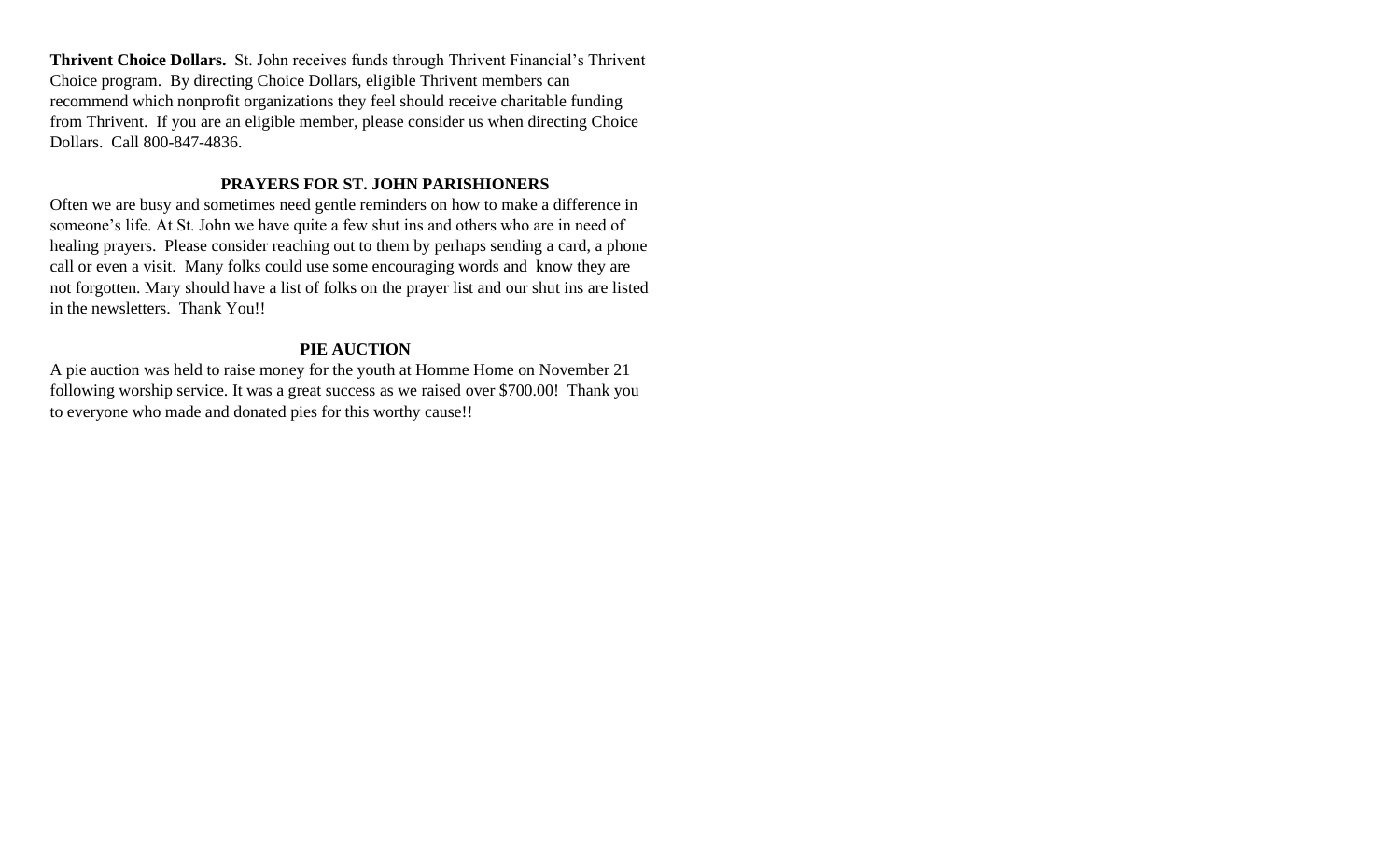## **VISION FOR ST JOHN**

St. John Evangelical Lutheran Church, Village of Maine, Wausau, WI is a country church with an average Sunday worship attendance of about 100 folks. We are affiliated with the Evangelical Lutheran Church in America. Yet, more than numbers or affiliations, we are a congregation which welcomes all who seek meaning and hope in their lives through all the possibilities of a connection to the love of God in Jesus Christ. At our core, we value and nurture relationships.

### **We Value and Nurture Relationships With our God**

- "He (Jesus) said to him, 'You shall love the Lord your God with all your heart, and with all your soul, and with all your mind.'" (Matthew 22:37 NRSV)

#### **We Value and Nurture Relationships with Each Other**

- "I came that they may have life, and have it abundantly." (John 10:10 NRSV)

# **We Value and Nurture Relationships with our Community**

- "I give you a new commandment, that you love one another. Just as I have loved you, you also should love one another." (John 13:34 NRSV)

### **We Value and Nurture Relationships with Ourselves**

- "For this reason…we have not ceased praying for you and asking that you may be filled with the knowledge of God's will in all spiritual wisdom and understanding…" (Colossians 1:9 NRSV)

- 
- 
- 
- 
- 
- 
- 
- 12-6 Dan Detert

#### **December Birthdays December Anniversaries**

- 12-1 Drew Detert 12-5 Tom & Karen Ohrmundt
- 12-1 Brenda Tesch 12-6 John Czarnota & Erin Randall
- 12-3 Tom Ohrmundt 12-11 Don & Carol Prochnow
- 12-4 Robbie Haroldson 12-12 Brandon & Lindsey Steinagel
- 12-5 Ryder Schindler 12-21 Duane & Patsy Askew
- 12-5 Hudson Voigt 12-26 Bob & Kara Rode
- 12-5 Jan Ziebell 12-29 Chad & Tammi Walter